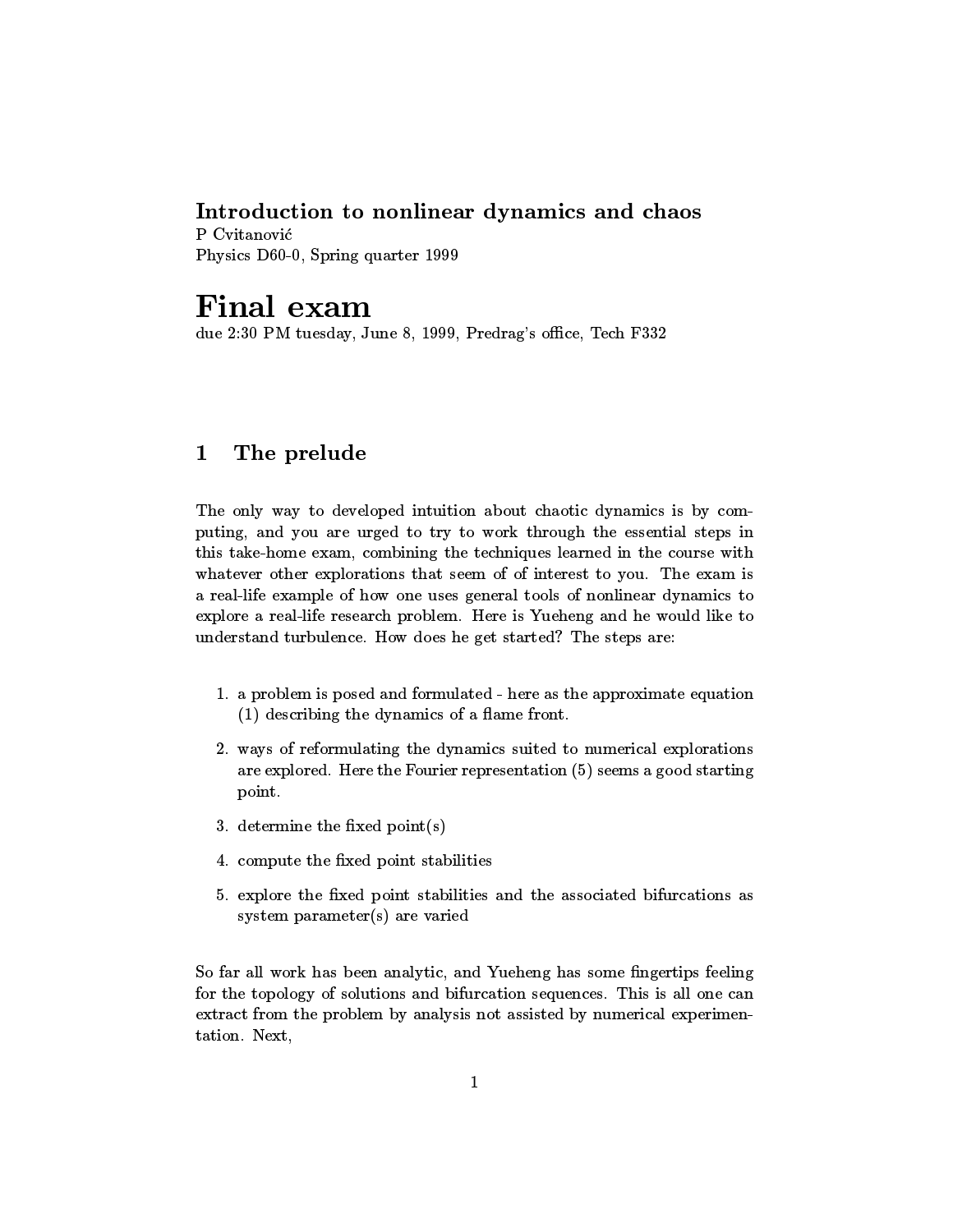- 1. implement a numerical simulator for your problem
- 2. plot a variety of long orbits to get some sense for the attractors for different values of system parameters
- 3. find numerically stable cycles, if any
- 4. compute stable cycle stabilities (this might be too hard)
- 5. determine values of parameters for stable cycles  $\rightarrow$  unstable cycles bifurcations (at least estimate by trial and error)
- 6. diagnose parameter values at which onset of chaos seems to be taking place
- 7. firm up your hunch by estimating by numerical simulation some chaos diagnostic, like existence of a positive Lyapunov exponent (though this might take too much time as part of the exam)
- 8. try to study such bifurcations in a Poincaré section
- 9. perhaps compute the unstable cycle eigenvectors (this might be too hard for this exam)
- 10. if a cycle is unstable, and you have succeeded in computing its unstable eigenvector(s), attempt to trace out its unstable manifold by starting with a set of points close to its Poincaré section fixed point, sprinkled along the unstable eigenvector
- 11. have a Carlsberg, perhaps the best beer in some parts of Copenhagen

In the exam tour guide that follows, I have indicated which steps are exam questions, and which are optional. I do not expect you to get through the whole length of the exam in the time allotted; do as much as feels right.

The list of references is appended only to amuse you, and none are needed in order to get through the exam.

## 2Hopf's last hope, or: Turbulence, and what to do about it?

Hopf<sup>[1]</sup> and Spiegel<sup>[2]</sup>, 3, 4<sup>]</sup> have proposed that the turbulence in spatially extended systems be described in terms of recurrent spatiotemporal patterns.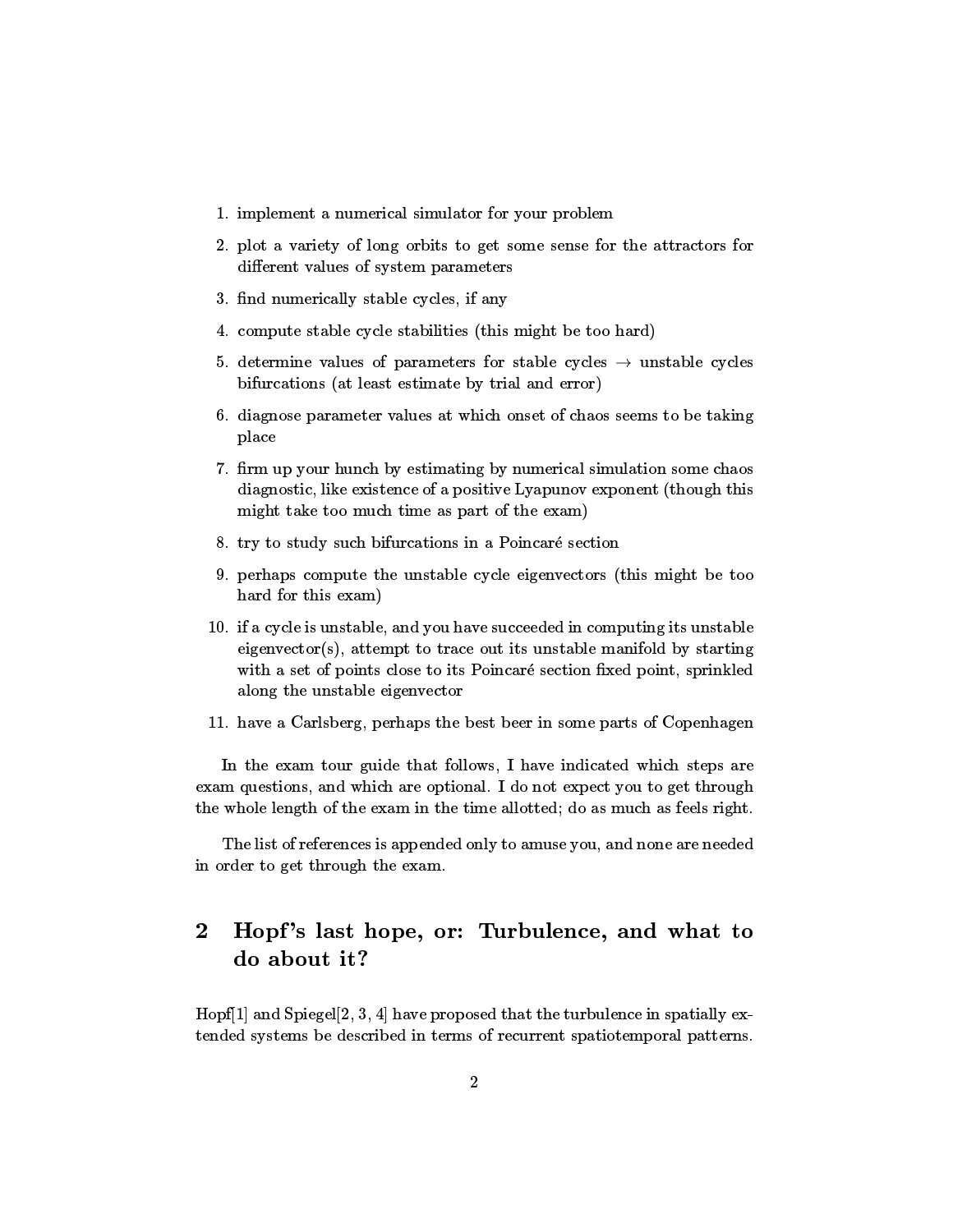Pictorially, dynamics drives a given spatially extended system through a repertoire of unstable patterns; as we watch aturbulent system evolve, every so often we catch a glimpse of a familiar pattern. For any finite spatial resolution, for a finite time the system follows approximately a pattern belonging to a finite alphabet of admissible patterns, and the long term dynamics can be thought of as a walk through thespace of such patterns, just as chaotic dynamics with alow dimensional attractor can be thought of as a succession of nearly periodic (but unstable) motions.

In this exam we explore such ideas in a spatially extended system claimed to describe the flutter of the flame front of gas burning in a cylindrically symmetric burner on your kitchen stove. Carrying out Hopf's program in a systematic manner is an open research problem, far too difficult as an exam question. Here we are happy if in a few days of analysis we succeed in simulating the system numerically, and develop some intuition about such systems on the level of Strogatz's textbook: determine the fixed points, stabilities, stability eigenvectors, bifurcations, onset of chaos.

#### 3Fluttering flame front

The Kuramoto-Sivashinsky equation  $[5, 6]$  is one of the simplest partial differential equations that exhibits chaos. It is a dynamical system extended in one spatial dimension, defined by

$$
u_t = (u^2)_x - u_{xx} - \nu u_{xxxx} \,.
$$

In this equation  $t \geq 0$  is the time and  $x \in [0, 2\pi]$  is the space coordinate. The subscripts  $x$  and  $t$  denote the partial derivatives with respect to  $x$  and t;  $u_t = du/dt$ ,  $u_{xxxx}$  stands for 4th spatial derivative of the "height of the flame front"  $u = u(x, t)$  at position x and time t.  $\nu$  is a "viscosity" damping parameter; its role is to suppress solutions with fast spatial variations. The term  $(u^-)_x$  makes this a *nontinear system*.

How good description of a flame front this is need not concern us here; suffice it to say that such model amplitude equations for interfacial instabilities arise in a variety of contexts - see e.g. reference  $[7]$  - and this one is perhaps the simplest physically interesting spatially extended nonlinear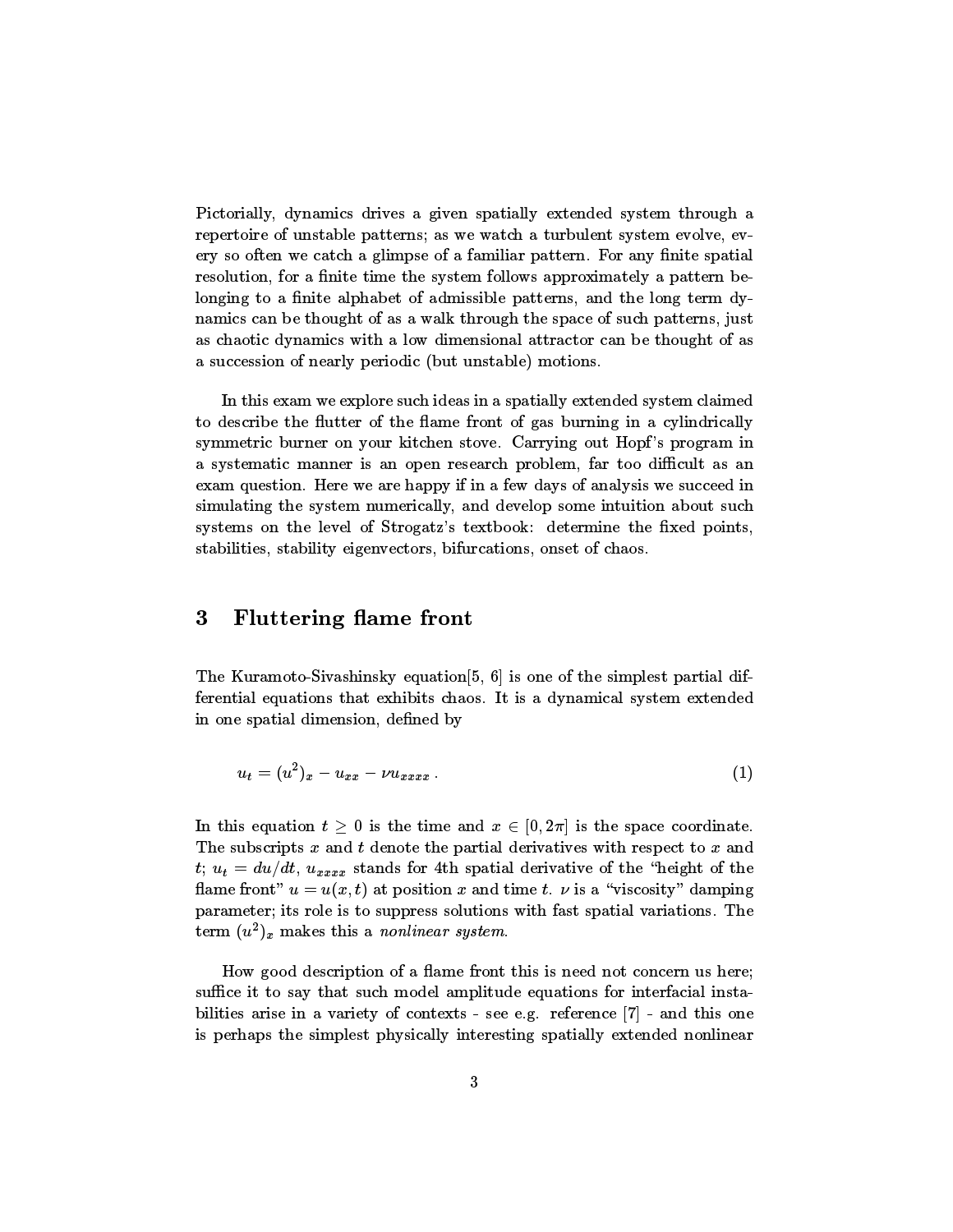system. The salient feature of such partial differential equations is that for any finite value of the phase-space contraction parameter  $\nu$  a theorem says that the asymptotic dynamics is describable by a *finite* set of "inertial manifold" ordinary differential equations[8]. We shall verify by numerical experimentation that even though  $u(x, t)$  is in principle infinite dimensional (it has a component for each spatial point  $x$ ), the attractors are indeed of finite dimension.

The "flame front"  $u(x, t) = u(x + 2\pi, t)$  is periodic on the  $x \in [0, 2\pi]$ interval, so the standard strategy is to expand it in a discrete spatial Fourier series:

$$
u(x,t) = \sum_{k=-\infty}^{+\infty} b_k(t)e^{ikx}.
$$
 (2)

Since  $u(x, t)$  is real,

$$
b_k = b_{-k}^* \tag{3}
$$

**Show** that substituting (2) into (1) yields the infinite ladder of evolution Exam question equations for the Fourier coefficients  $b_k$ :

$$
\dot{b}_k = (k^2 - \nu k^4) b_k + ik \sum_{m = -\infty}^{\infty} b_m b_{k-m} . \tag{4}
$$

As  $b_0 = 0$ , the solution integrated over space is constant in time. In what follows we shall assume that this average is zero,  $\int dx u(x, t) = 0$ .

The coefficients  $b_k$  are in general complex functions of time. We can simplify the system (4) further by considering the case of  $b_k$  pure imaginary,  $b_k = ia_k$ , where  $a_k$  are real, with the evolution equations

$$
\dot{a}_k = (k^2 - \nu k^4) a_k - k \sum_{m = -\infty}^{\infty} a_m a_{k-m} \,. \tag{5}
$$

**Argue** that this picks out the subspace of odd solutions  $u(x, t) = -u(-x, t)$  Exam question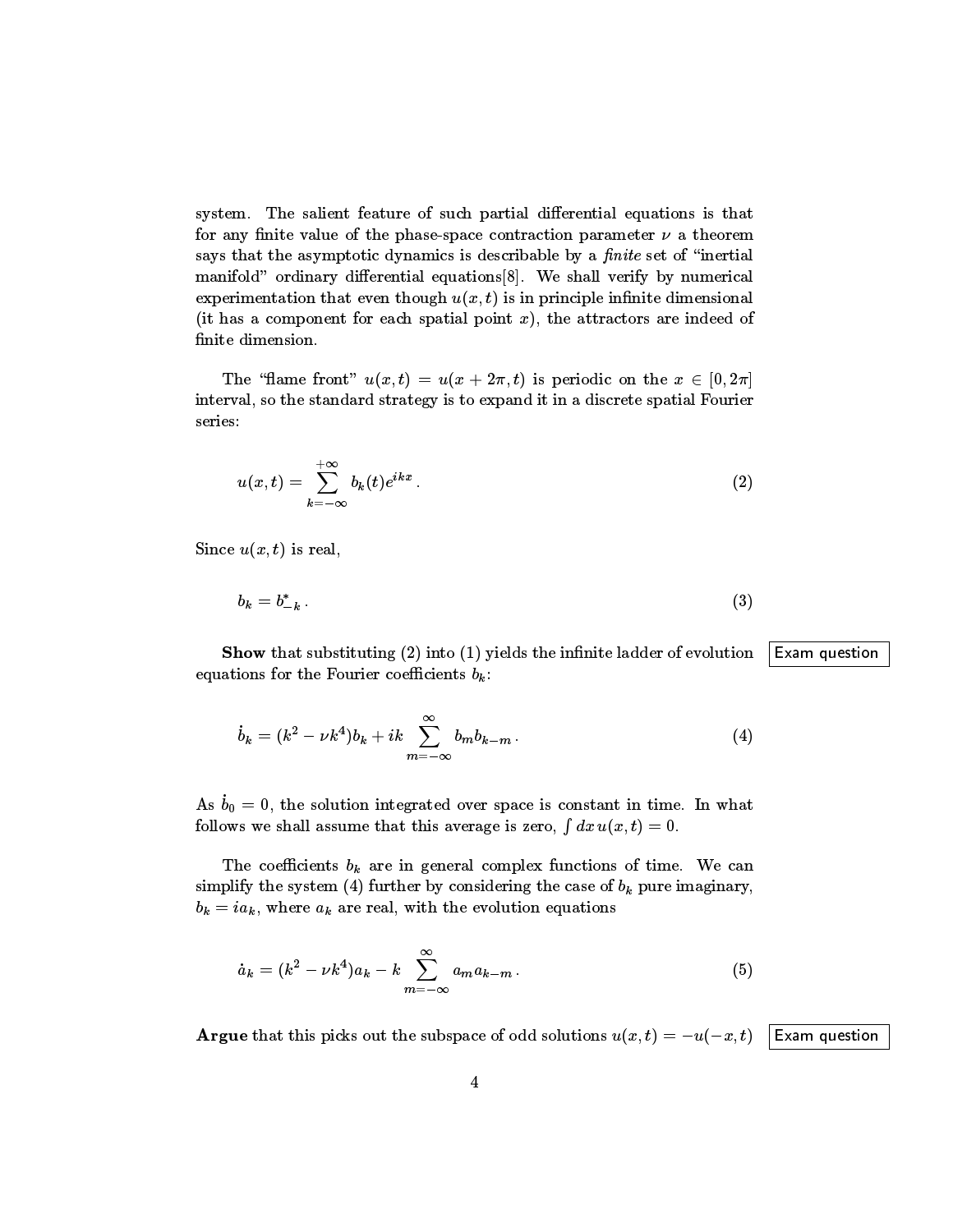(the optional reading in sect. 7 discusses this in more detail). Use (3) to further simplify the tower of evolution equations.

How you solve the equations numerically is up to you. Here are some of the options:

- 1. You can divide the  $x$  interval into a sufficiently fine discrete grid of  $N$ points, replace space derivatives (1) by approximate discrete derivatives, and integrate a finite set of first order differential equations for the discretized spatial components  $u_i(t) = u(2\pi i/N, t)$ , by any integration routine you feel comfortable with.
- 2. You can integrate numerically the Fourier modes (5), truncating the ladder of equations to a finite length N, i.e., set  $a_k = 0$  for  $k >$ N. In my experience, for this exploration  $N \leq 16$  truncations were sufficiently accurate.
- 3. If you happen to have such things handy, you can usemore sophisticated numerical methods, such as pseudo-spectral methods or implicit methods. But that is much more sophisticated than what is expected here.

If your integration takes days and gobbles up terabits of memory, you are using some brain-damaged "high level" software. You should have written a few lines of the Runge-Kuta code in some mundane everyday language.

In my own simulations, I have have determined the solutions in the space of Fourier coefficients, and then reconstituted from them the spatiotemporal solutions of (1).

The trivial solution  $u(x,t) = 0$  is a fixed point of (1).

**Show that** from (5) it follows that the  $|k| < 1/\sqrt{\nu}$  long wavelength **Exam question** modes of this fixed point are linearly unstable, and the  $|k| > 1/\sqrt{\nu}$  short wavelength modes are stable. For  $\nu > 1$ ,  $u(x, t) = 0$  is the globally attractive stable fixed point, i.e., the dissipation is so strong that any flame front burns out.

Starting with  $\nu = 1$  the solutions go through a rich sequence of bifurcations, studied e.g. in reference [7].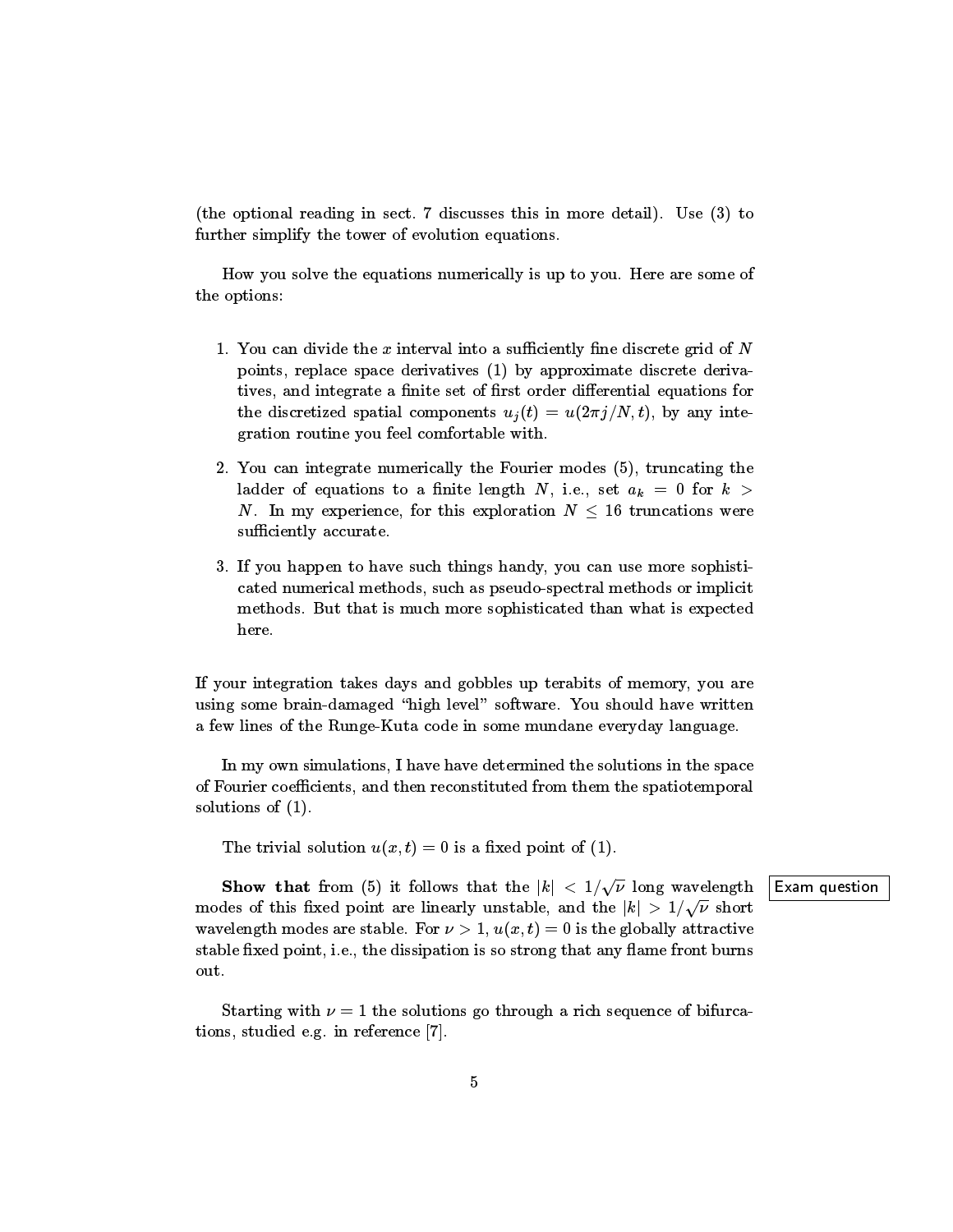What kind of bifurcation takes place as  $\nu > 1 \rightarrow \nu < 1$ ? As  $\nu$  decreases, Exam question are there any further bifurcations from the  $u(x, t) = 0$  fixed point, and if so, of what type?

**Try** to determine some further fixed points of  $(5)$ ; if any, discuss bifur-  $\vert$  Optional cations that lead to them, etc. (I have not checked myself in any signicant detail what interesting fixed points are there beyond  $u(x, t) = 0$ , but there is surely a whole zoo, so do not spend too much time on this.)

Detailed investigation of the parameter dependence of bifurcations sequences is too laborious for the time alloted; from here on we turn to numerical experimentation. We shall take  $\sqrt{\nu}$  sufficiently small so that the dynamics can be spatiotemporally chaotic, but not so small that we would be overwhelmed by too many short wavelength modes needed in order to accurately represent the dynamics.

My advice how to do such exploration: start on *terra firma*, at  $\nu = 1$ , low N, and decrease  $\nu$  a little bit, integrate until the trajectory has settled down; then decrease  $\nu$  a little bit again, integrate until the trajectory has settled down. Repeat. Stop incrementing  $\nu$  for a bit, increment N instead and check how sensitive is your attarctor to truncation size. You will sail thorugh a sequence of bifurcations and enter chaos, most likely via perioddoubling route. This "adiabatic" approach has advantage of (almost) always starting you close to the attractor and avoids potentially long transients of arbitrary starting conditions.

#### 4Fourier modes truncations

The growth of the unstable long wavelengths (low  $|k|$ ) excites the short wavelengths through the nonlinear term in  $(5)$ . The excitations thus transferred are dissipated by the strongly damped short wavelengths, and a sort of "chaotic equilibrium" can emerge. The very short wavelengths  $|k| \gg 1/\sqrt{\nu}$ will remain small for all times, but the intermediate wavelengths of order  $|k| \sim 1/\sqrt{\nu}$  will play an important role in maintaining the dynamical equilibrium. Hence, while one may truncate the high modes in the expansion (5), care has to be exercised to ensure that no modes essential to the dynamics are chopped away. In practice one does this by repeating the same calculation at different truncation cutoffs  $N$ , and making sure that inclusion of additional modes has no effect within the accuracy desired.

6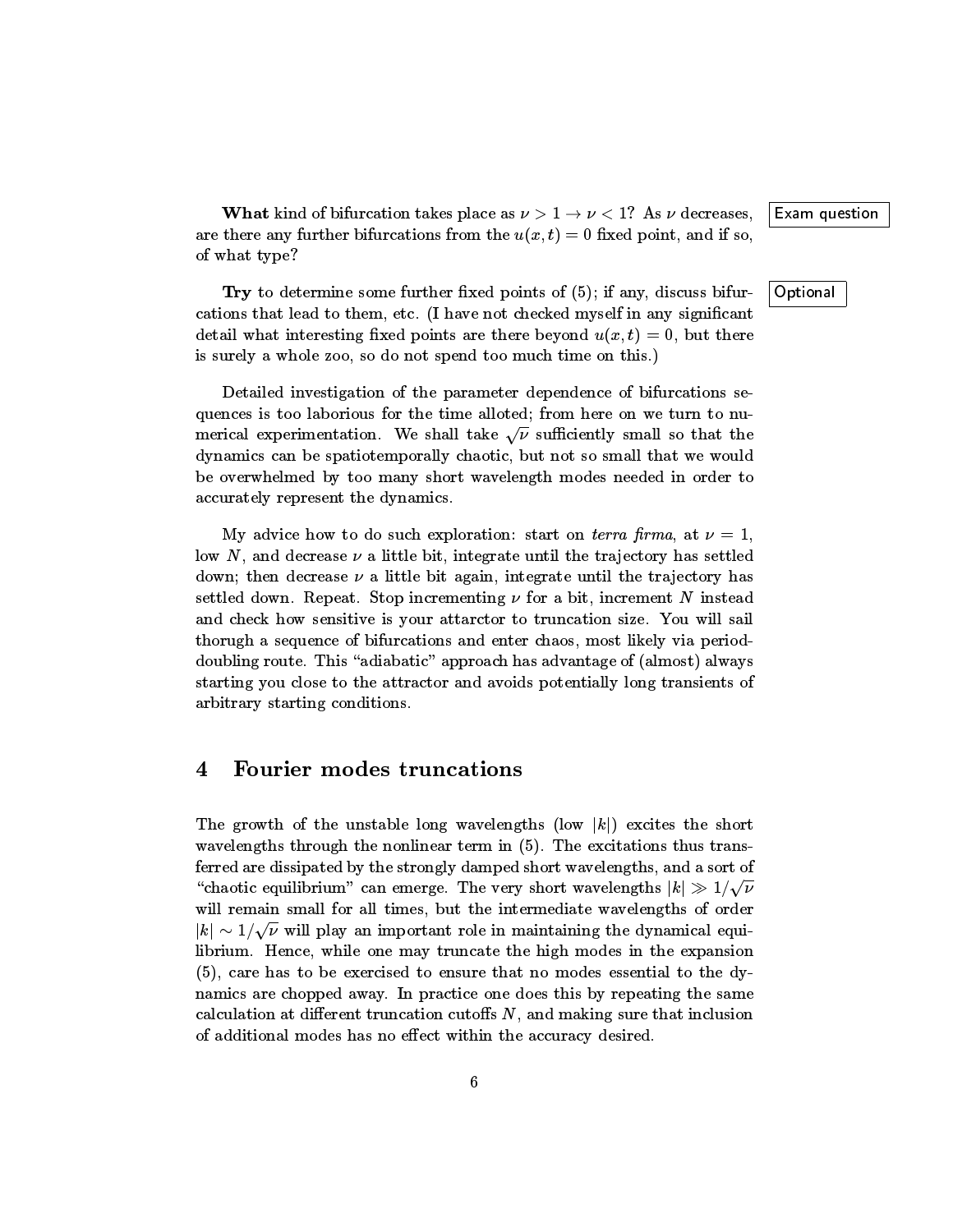

Figure 1: Projections of a typical 16-dimensional trajectory onto different 3dimensional subspaces, coordinates (a)  $\{a_1, a_2, a_3\}$ , (b)  $\{a_1, a_2, a_4\}$ .  $N = 16$ Fourier modes truncation with  $\nu = 0.029910$ .

When we simulate the equation (5) on acomputer, we have to truncate the ladder of equations to a finite length N, i.e., set  $a_k = 0$  for  $k > N$ . N has to be sufficiently large that no harmonics  $a_k$  important for the dynamics with  $k > N$  are truncated. On the other hand, computation time increases with the increase of  $N$ .<br>For reasons that will be explained below, I have performed my numerical

calculations taking  $N = 16$ .

The problem with such high dimensional truncations of (5) is that the dynamics is difficult to visualize. Best we can do without much programming is to examine trajectory's projections onto any three axes  $a_i, a_j, a_k$ .

Plot your trajectory for the same  $\nu$ , the same two or three axes as in Exam question figure 1; is your dynamics qualitatively the same as in my plots?

### 5Poincaré section

The question is how to look at such flow? Usually one of the first steps in analysis of such flows is to restrict the dynamics to a Poincaré section. I fix (arbitrarily) the Poincaré section to be the hyperplane  $a_1 = 0$ , and integrate (5) with the initial conditions  $a_1 = 0$ , and arbitrary values of the coordinates  $a_2,\ldots,a_N$ , where N is the truncation order. When  $a_1$  becomes 0 the next time, the coordinates  $a_2,\ldots,a_N$  are mapped into  $(a'_2,\ldots,a'_N)$  =

**Optional**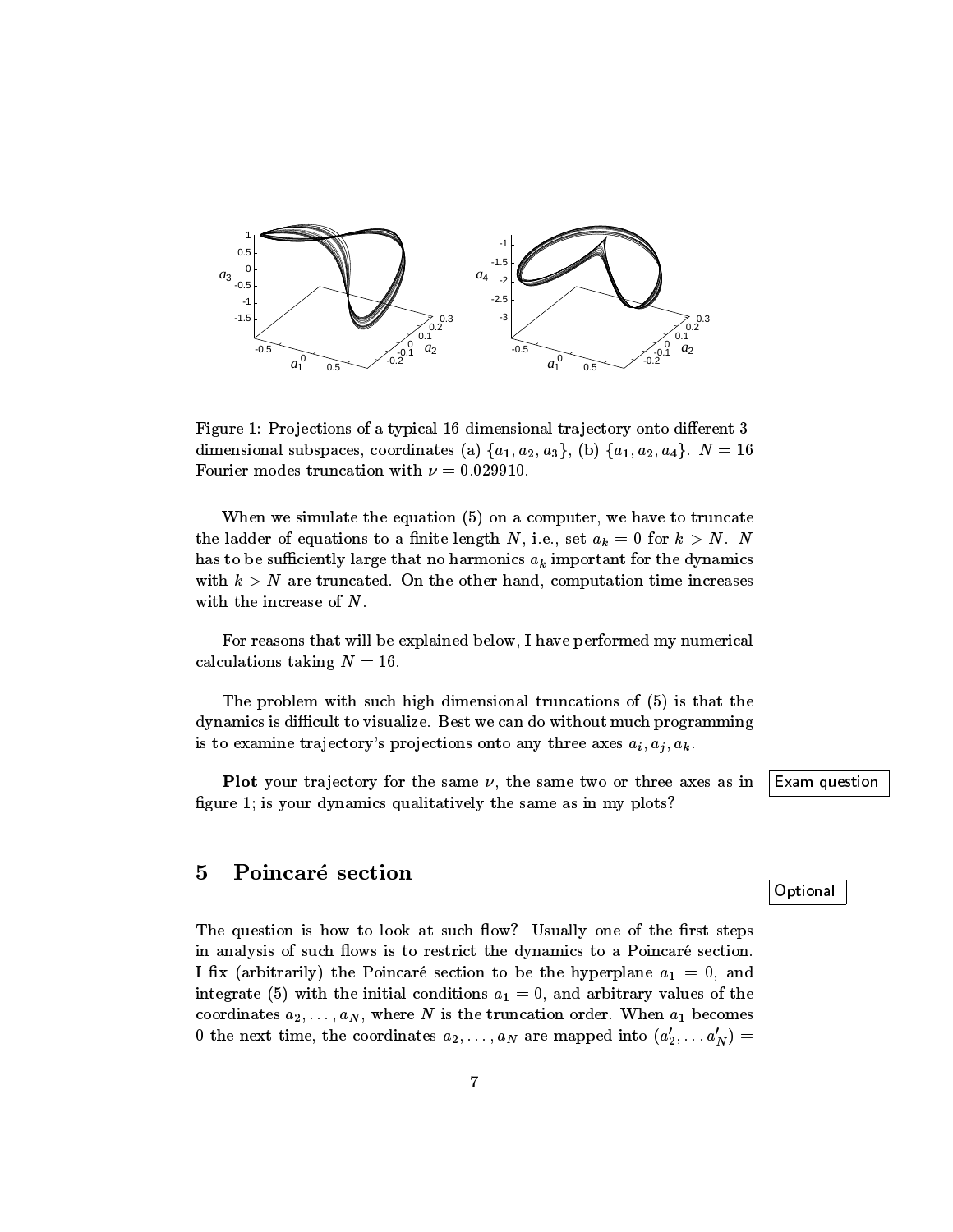

Figure 2: The attractor of the system (5), plotted as the  $a_6$  component of the  $a_1 = 0$  Poincaré section return map, 10,000 Poincaré section returns of a typical trajectory. Indicated are the periodic points  $\overline{0}$ ,  $\overline{1}$  and  $\overline{01}$ .  $N = 16$ Fourier modes truncation with  $\nu = 0.029910$ .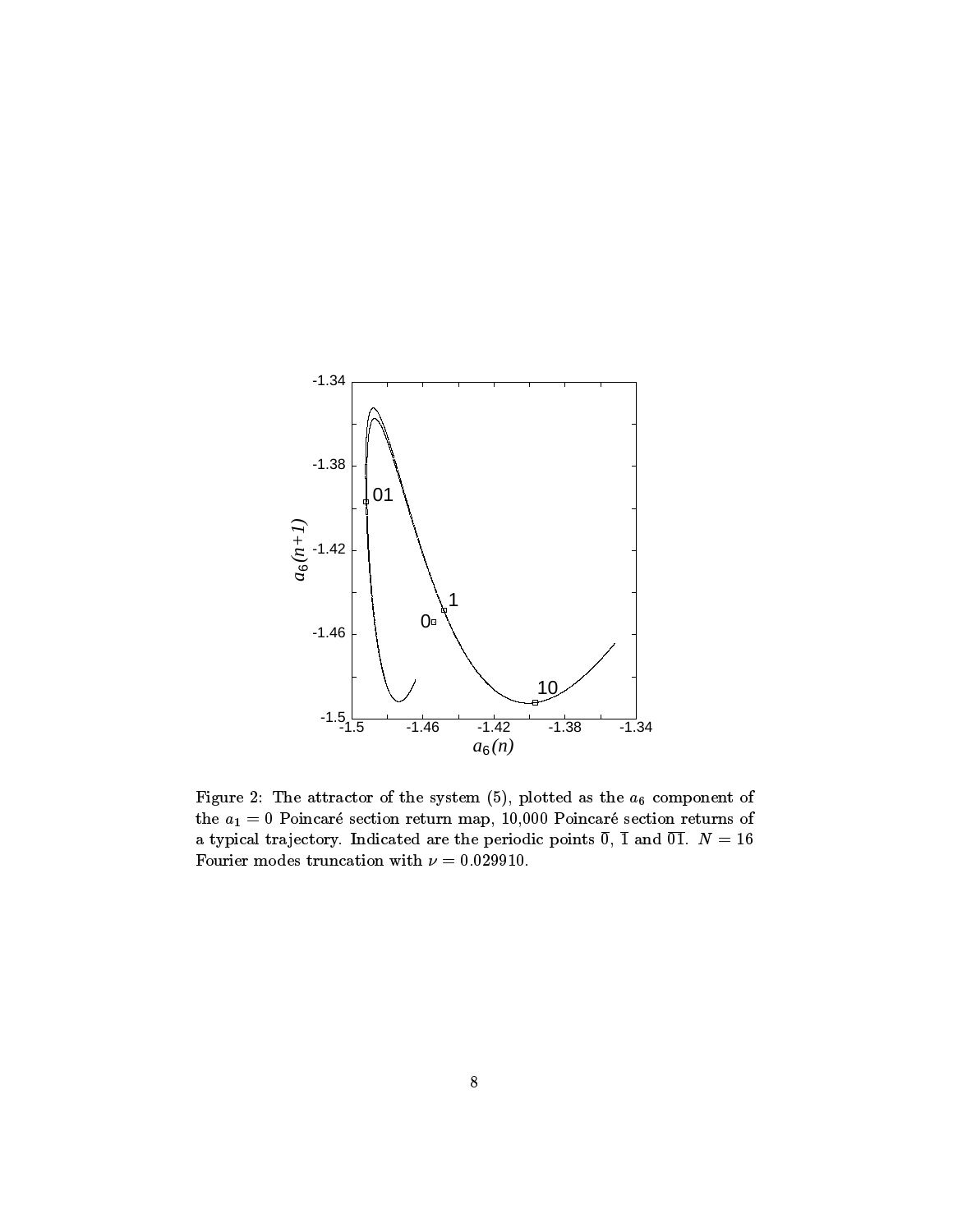$P(a_2,..., a_N)$ , where P is the Poincaré mapping of a  $N-1$  dimensional hyperplane into itself. Figure 2 is an example of a results that one gets. While the topology of the attractor is still obscure, one thing is clear - as claimed in the introduction, the attractor is finite and thin, barely thicker than a line.

#### 6Bifurcation trees

Provided we have figured out how to generate numerically a Poincaré section, we can let computer run and do some numerical fishing on our behalf. Figure 3 is a representative bifurcation diagram for the system at hand. To obtain this figure, we took a random initial point, iterated it for a some time to let it settle on the attractor and then plotted the  $a_6$  coordinate of the next 1000 intersections with the Poincaré section. Repeating this for different values of the damping parameter  $\nu$ , one can obtain a picture of the attractor as a function of  $\nu$ . For an intermediate range of values of  $\nu$ , the dynamics exhibits a rich variety of behaviors, such as period-doubling, strange attractors, stable limit cycles, and so on.

I have found that the minimum value of  $N$  to get any chaotic behavior at all was  $N = 9$ .

Do you get any chaos for  $N < 9$ ? Exam question

The dynamics for the  $N = 9$  truncated system is rather different from the full system dynamics, and therefore I have performed all calculations reported here for  $N = 16$ , which seemed a reasonable cutoff. Having been there, done that, I recommend examining in particular two values of the damping parameter:  $\nu = 0.029910$ , for which the system is chaotic, and  $\nu = 0.029924$ , for which the system has a stable period-3 cycle.

**Do you get** a stable cycle for  $\nu = 0.029924$ ? Exam question

#### 7Symmetry decomposition

Before proceeding with the calculations, we take into account the symmetries of the solutions. Consider the spatial flip and shift symmetry op**Optional** 

Optional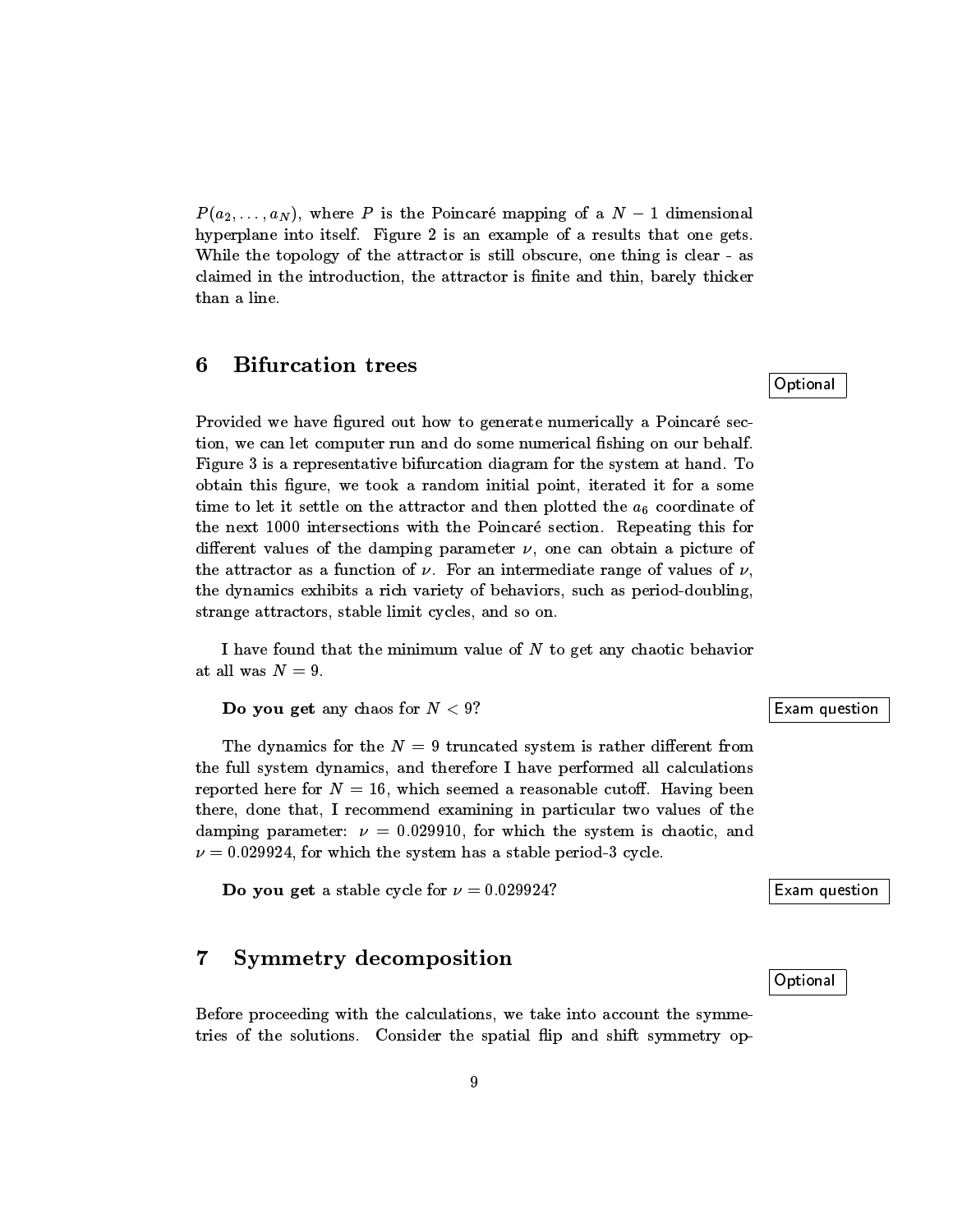

Figure 3: Period-doubling tree for coordinate  $a_6$ ,  $N = 16$  Fourier modes truncation of (5). The two upper arrows indicate the values of damping parameter that we use in our numerical investigations;  $\nu = 0.029910$  (chaotic) and  $\nu = 0.029924$  (period-3 window). Truncation to  $N = 17$  modes yields a similar figure, with values for specific bifurcation points shifted by  $\sim 10^{-5}$ with respect to the  $N = 16$  values. The choice of the coordinate  $a_6$  is arbitrary; projected down to any coordinate, the tree is qualitatively the same.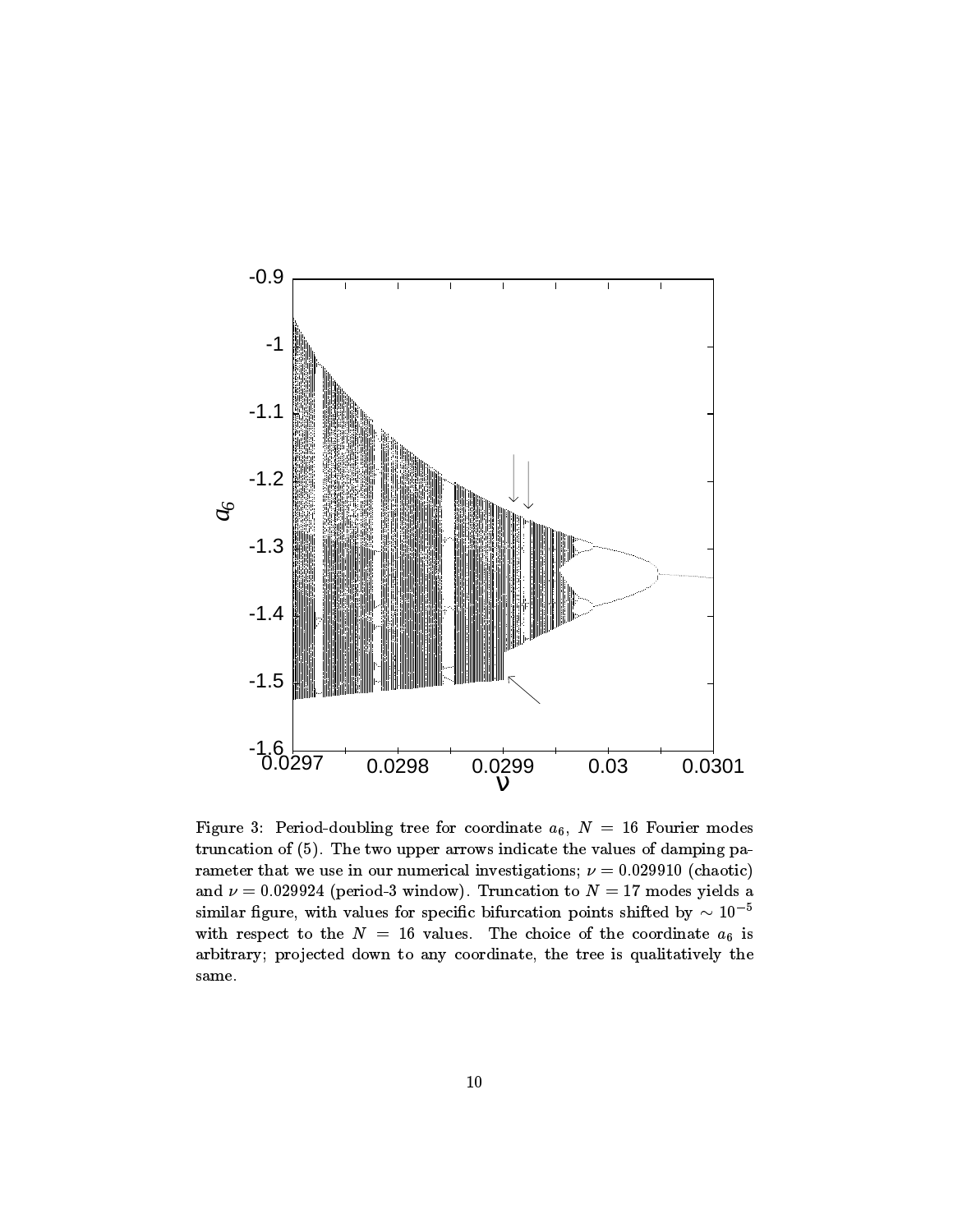erations  $Ru(x) = u(-x)$ ,  $Su(x) = u(x + \pi)$ . The latter symmetry reflects the invariance under the shift  $u(x, t) \rightarrow u(x + \pi, t)$ , and is a particular case of the translational invariance of the Kuramoto-Sivashinsky equation (1). In the Fourier modes decomposition (5) this symmetry acts as  $S: a_{2k} \rightarrow a_{2k}, a_{2k+1} \rightarrow -a_{2k+1}$ . Relations  $R^2 = S^2 = 1$  induce decomposition of the space of solutions into 4 invariant subspaces[7]; the restriction to  $b_k = ia_k$  that lead to simplified set of equations (5) amounts to specializing to a subspace of odd solutions  $u(x,t) = -u(-x,t)$ .

Now, with the help of the symmetry S the whole attractor  $\mathcal{A}_{tot}$  can be decomposed into two pieces:  $\mathcal{A}_{tot} = \mathcal{A}_0 \cup S \mathcal{A}_0$  for some set  $\mathcal{A}_0$ . It can happen that the set  $A_0$  (the symmetrically decomposed attractor) can be decomposed even further into four disjoint sets: Atot  $\alpha$  , and  $\alpha$  and  $\alpha$  and  $\alpha$ 

#### 8Strange interlude

You might have wondered why am I giving you values of the viscosity parameter  $\nu$  accurate to 5 significant figures, if all we want is to get a qualitative feeling for the flame front flutter?

The problem is that it is extremely hard to prove that an attractor is chaotic. Adding an extra dimension to a truncation of the system (5) introduces a small perturbation, and this can (and often will) throw the system into a totally different asymptotic state. A chaotic attractor for  $N = 15$  can become a period three window for  $N = 16$ , and so on.

Let us switch gears for a moment, and perform a numerical experiment that will enable you to do a part of this exam even if all your integration programs are in shambles.

#### 8.1How strange is the Henon attractor?

Numerical studies indicate that for  $a = 1.4$ ,  $b = 0.3$  the attractor of the Henon map (see pictures in the Strogatz's book)

$$
\begin{array}{rcl} x_{n+1} & = & 1 - ax_n^2 + by_n \\ y_{n+1} & = & x_n \, . \end{array}
$$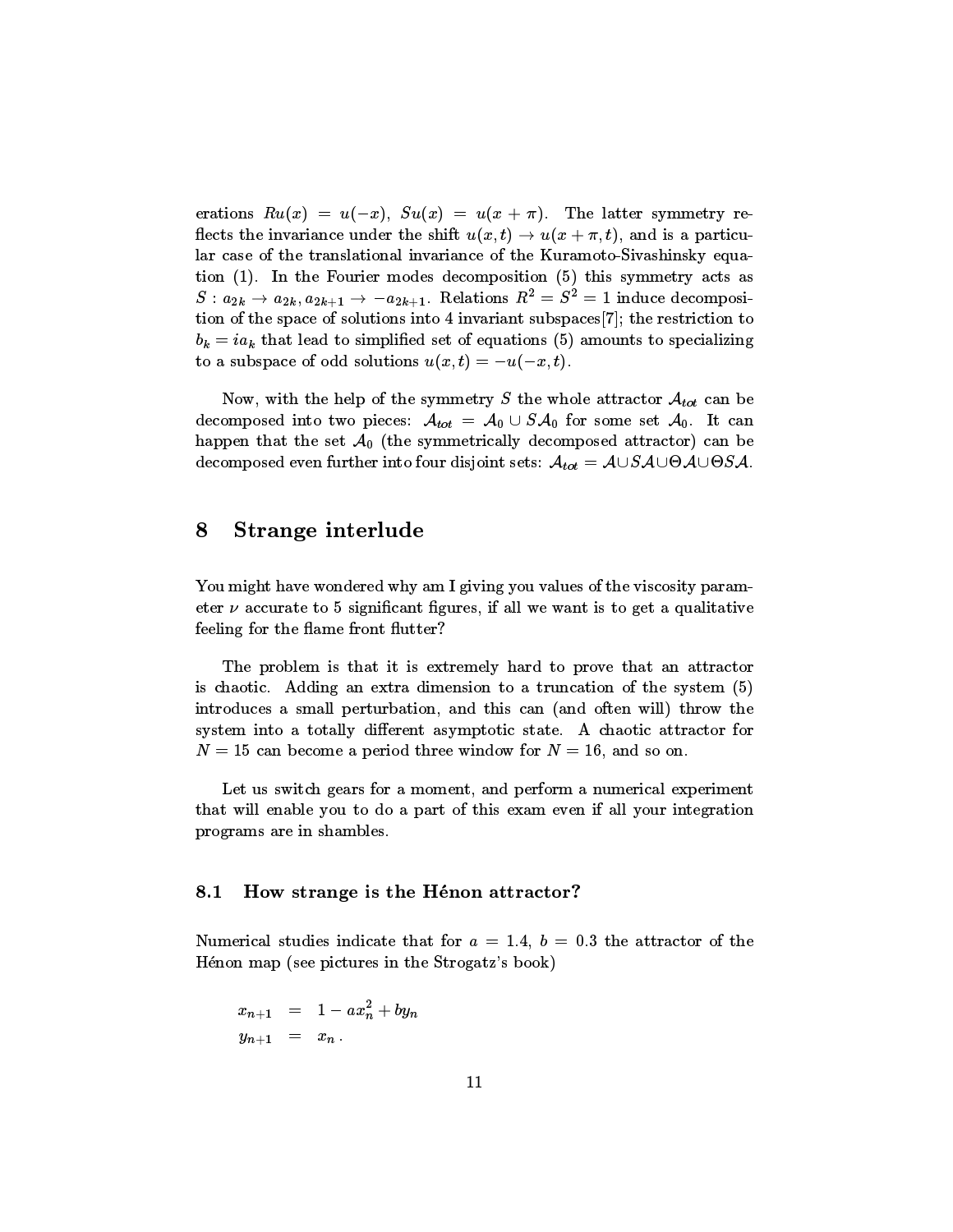is "strange". Reproduce the Hénon picture of his "strange attractor" by numerical iteration of the map. Next, repeat the numerical experiment for the map with parameter variation as minute as changing  $a$  to  $a = 1.39945219$ . If you wait long enough (100,000's of iterations), the attractor should undergo a dramatic change. What do you get?

The moral of this experiment is that "strange attractors" are not structurally stable. If we compute, for example, the Lyapunov exponent  $\lambda(\nu, N)$ for the strange attractor of the system  $(5)$ , there is no reason to expect  $\lambda(\nu, N)$  to smoothly converge to the limit value  $\lambda(\nu, \infty)$  as  $N \to \infty$ .

### 9Tour of <sup>a</sup> few numerical results

If we are integrating an unstable, chaotic solution in the Fourier space, we can go back to the configuration space using  $(2)$  and plot the corresponding spatiotemporal solution  $u(x, t)$ .

**Plot** a spatiotemporal solution  $u(x, t)$  for the chaotic,  $\nu = 0.029910$  Exam question attractor.

Staring at the solution as it evolves in time we should start getting a glimpse of the repertoire of the spatiotemporal patterns that Hopf wanted us to see in turbulent dynamics.

More precisely, he wanted us to see *recurrent* patterns, that is to say, the unstable spatiotemporally periodic solutions of our equations. This can be done, but is hard work - I list a few computed by Freddy Christiansen in table 1, and plot the shortest one in figure 4, just to give you a feeling for the form and stability of such solutions. Other solutions exhibit the same overall gross structure - a few wiggles here and there, continuously in ux and yet so alike.

One of the ob jectives of a theory of turbulence is to predict measurable global averages over turbulent flows, such as velocity-velocity correlations and transport coefficients. With the present parameter values we are far from any strongly turbulent regime, and in fact we are lucky if in the time alloted we manage to implement even the simplest test of chaotic dynamics: evaluation of the Lyapunov exponents.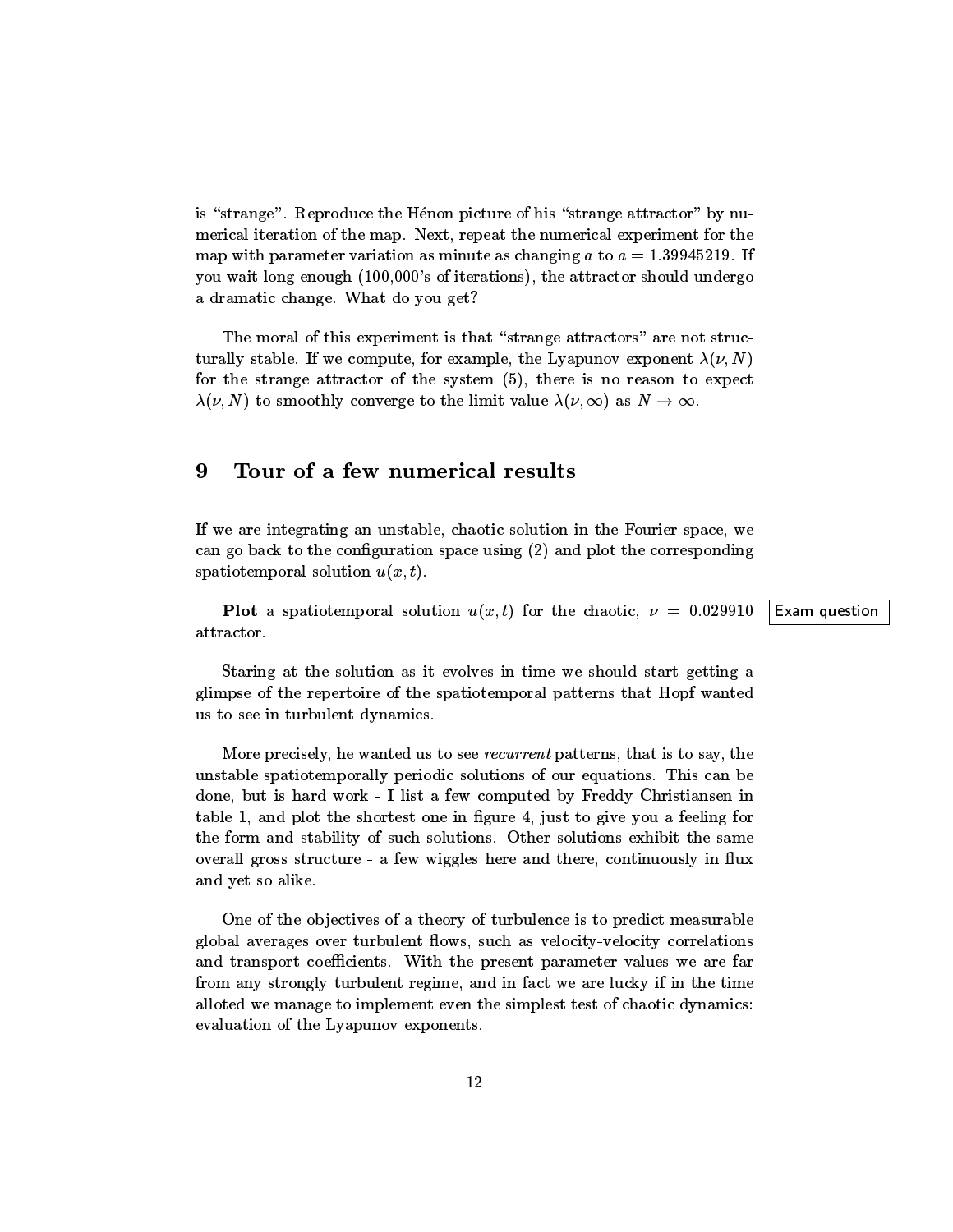Table 1: A few unstable cycles for the  $N = 16$  Fourier modes truncation of the Kuramoto-Sivashinsky equation (5), damping parameter  $\nu = 0.029910$ (chaotic attractor) and  $\nu = 0.029924$  (period-3 window), periods, the first four stability eigenvalues. The deviation from unity of  $\Lambda_2$ , the eigenvalue along the flow, is an indication of the accuracy of the numerical integration.

| $\boldsymbol{p}$ | $T_p$                               | $\Lambda_1$                                                | $\Lambda_2-1$      | $\Lambda_3$                                                                               | $\Lambda_4$                                        |
|------------------|-------------------------------------|------------------------------------------------------------|--------------------|-------------------------------------------------------------------------------------------|----------------------------------------------------|
|                  | Chaotic, $\nu = 0.029910$           |                                                            |                    |                                                                                           |                                                    |
|                  | $0 \qquad 0.897653 \qquad 3.298183$ |                                                            | $5 \cdot 10^{-12}$ | $2.793085 \cdot 10^{-3}$                                                                  | $2.793085\!\cdot\!10^{-3}$                         |
|                  |                                     |                                                            |                    | $1 \qquad 0.870729 \qquad 2.014326 \qquad 5 \cdot 10^{-12} \qquad 6.579608 \cdot 10^{-3}$ | $3.653655 \cdot 10^{-4}$                           |
| 10               | $1.751810 - 3.801854$               |                                                            |                    | $8\cdot10^{-12}$ $3.892045\cdot10^{-5}$ $2.576621\cdot10^{-7}$                            |                                                    |
|                  |                                     | Period-3 window, $\nu = 0.029924$                          |                    |                                                                                           |                                                    |
| $\mathbf{0}$     |                                     | $0.897809$ $3.185997$ $7.10^{-13}$                         |                    |                                                                                           | $2.772435 \cdot 10^{-3}$ $-2.772435 \cdot 10^{-3}$ |
|                  |                                     | $1 \qquad 0.871737 \quad -1.914257 \quad 5 \cdot 10^{-13}$ |                    | $6.913449\!\cdot\!10^{-3}$                                                                | $-3.676167 \cdot 10^{-4}$                          |
| 10               | 1.752821                            | $-3.250080$                                                |                    | $1\cdot10^{-12}$ $4.563478\cdot10^{-5}$ $2.468647\cdot10^{-7}$                            |                                                    |



Figure 4: Spatiotemporally periodic solution  $u_0(x, t)$ . We have divided x by  $\pi$  and plotted only the  $x > 0$  part, since we work in the subspace of the odd solutions,  $u(x, t) = -u(-x, t)$ .  $N = 16$  Fourier modes truncation with  $\nu = 0.029910.$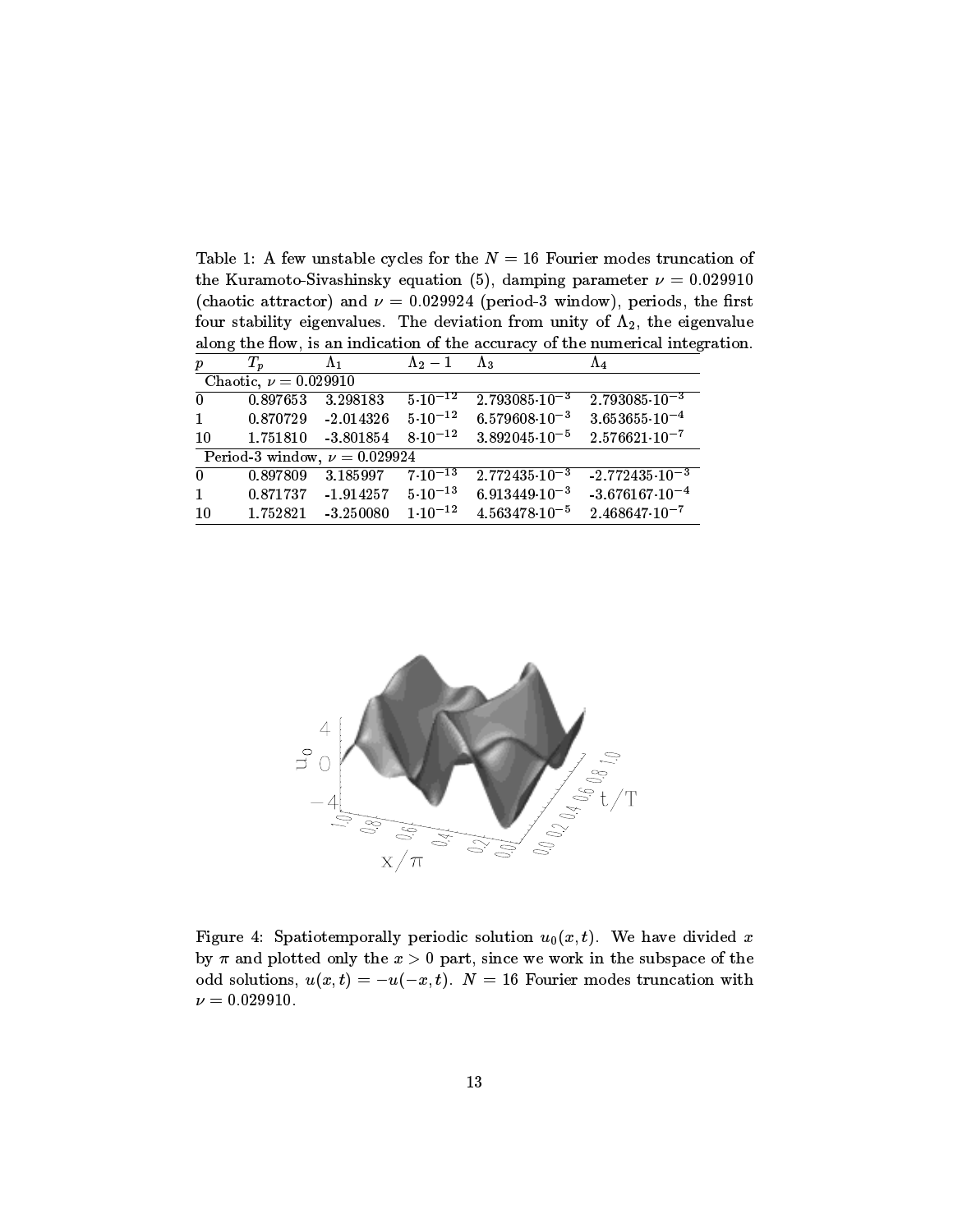#### 10Wrapping up this guided tour

Hopf's proposal for a theory of turbulence was to think of turbulence as a sequence of near recurrences of a repertoire of unstable spatiotemporal patterns. This exam falls short of implementing the proposal, but it sheds some light on how such ideas are developed - numerical solutions that you have studied are both "turbulent" and recognizable to the eye.

Hopf's proposal is in its spirit very different from most ideas that animate current turbulence research. It is distinct from the Landau quasiperiodic picture of turbulence as a sum of infinite number of incommensurate frequencies, with dynamics taking place on alarge-dimensional torus. It is not the Kolmogorov's 1941 homogeneous turbulence with no coherent structures fixing the length scale, here all the action is in specific coherent structures. And it is *not* probabilistic; everything is fixed by the deterministic dynamics with no probabilistic assumptions on the velocity distributions or external stochastic forcing.

The parameter  $\nu$  values that we have played with correspond to the weakest nontrivial "turbulence", and it is an open question to what extent the approach remains implementable as the system goes more turbulent.

Have a Carlsberg, and a good summer.

# References

[1] Hopf E 1942 Abzweigung einer periodischen Lösung Bereich. Sächs. Acad. Wiss. Leipzig, Math. Phys. Kl. 94 19. This is presumably not the reference. The story so far goes like this: in 1960 E.A. Spiegel was P. Kraichnan's research associate. Kraichnan told him:\Flow follows a regular solution for a while, then another one, then switches to another one; that's turbulence". It was not too clear, but Kraichnan's vision of turbulence moved Spiegel. In 1962 E.A. Spiegel and D. Moore investigated a3rd order convection equations which seemed to follow